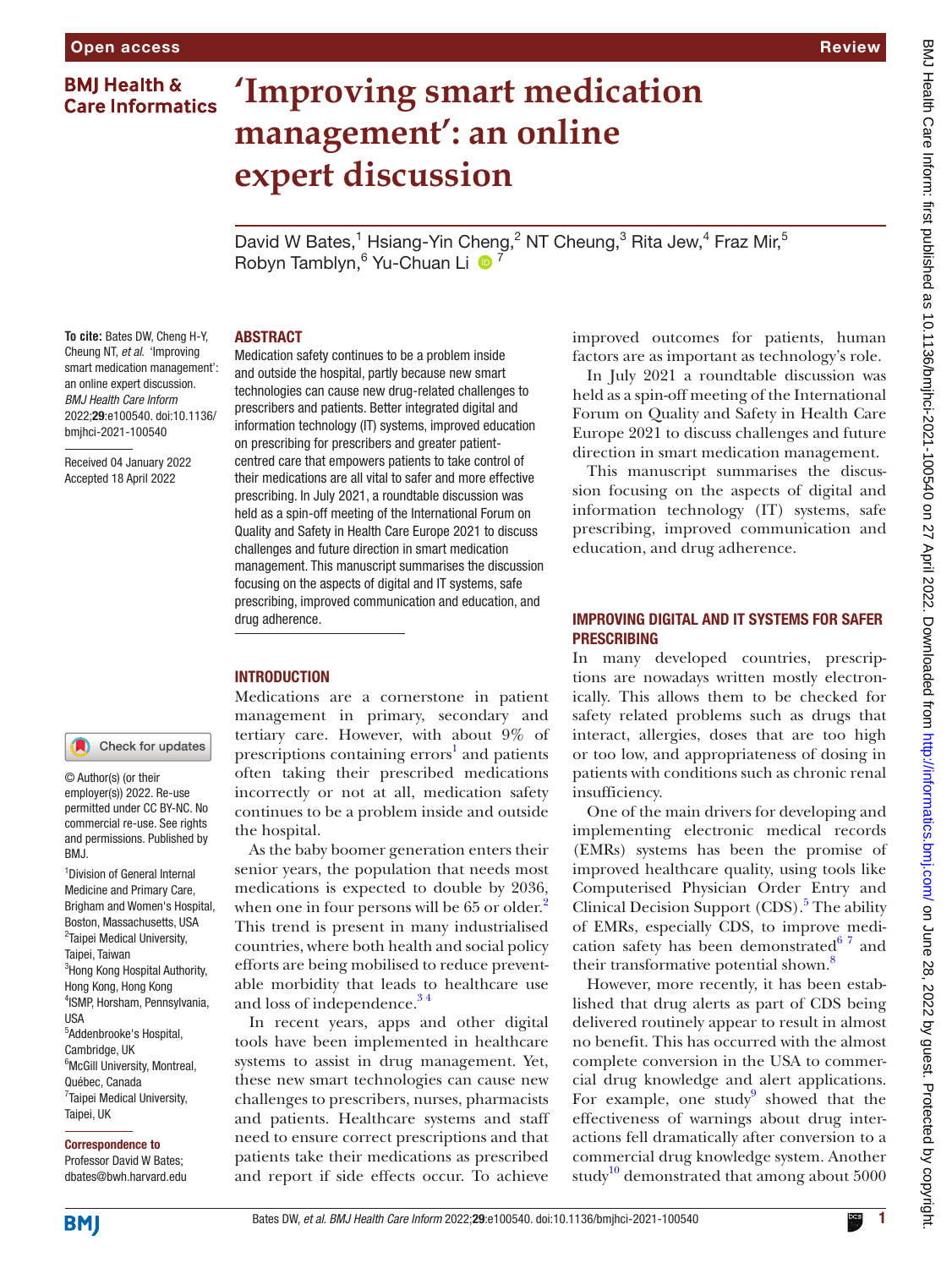warnings about renal dosing, physicians responded to none of them. A third<sup>11</sup> showed that high-priority drug– drug interaction alerts were regularly overridden, probably because clinicians were getting so many warnings that they developed alert fatigue and ignored even the most important.

There can be many 'unintended consequences'<sup>12</sup> which may include increased risk of medication errors, or new types of errors.[13](#page-3-10) Poorly designed or implemented EMRs are widely implicated in clinician burn-out<sup>14</sup> which can also lead to poorer quality of healthcare.<sup>[15](#page-3-12)</sup>

How then can the original goal of improved healthcare quality and medication safety through EMRs be achieved? The aviation industry provides a good example. A sustained focus on safety throughout the industry has transformed the inherently unsafe activity of flying into one of the safest forms of transportation in the world. Although the flying machines themselves have improved, consideration of human factors in designing cockpits, the development of safety procedures and continuous monitoring of risks and incidents has allowed continuous improvements in safety over the decades. $\frac{16}{16}$  $\frac{16}{16}$  $\frac{16}{16}$ 

To achieve similar success in medication safety, two areas of improvement are important. First, usability and human factors are critical to building safe and effective medication management in EMRs with end user input in CDS design increasing the likelihood of it being successful.<sup>[17](#page-3-14)</sup> Some features have been verified that increased the alert's perceived utility and can be used to improve effectiveness and reduce omitted warnings, for example, in a CDS tool targeting OT-interval prolonging medications.<sup>18</sup>

Second, a whole systems approach is needed. EMRs are complicated tools, being deployed in the complex healthcare delivery environment. The effects of interventions may be impossible to predict. Just focusing on the prescribing physician and the prescription will not be sufficient. All the processes, and all the healthcare providers involved in medication management in a patient's healthcare journey must be considered. In particular, the role of the patients themselves has been underexplored in the field of medication safety.

There are also other areas that represent ongoing challenges in safe prescribing. Medication lists are often incomplete, and there is still no clear approach to getting the most accurate medication list. Patients' role and common medication process practices agreed in hospital are crucial to ensure medication lists are up to date.

Difficulties also persist in writing prescriptions with complex descriptions of how the patient should take medications for example, prednisone that often requires stepwise tapering. In the inpatient and outpatient setting better approaches are needed to enable different specialties and all parts of the hospital team, including nursing, pharmacy, physicians respectively to be 'on the same page' regarding what the patient is taking. EMR records need to be implemented into practice and healthcare providers need to be educated how to use them in the medication process.

BMJ Health Care Inform: first published as 10.1136/bmlhoi-2021-100540 on 27 April 2022. Downloaded from http://informatics.bmj.com/ on June 28, 2022 by guest. Protected by copyright BMJ Health Care Inform: first published as 10.1136/bmjhci-2021-100540 on 27 April 2022. Downloaded from <http://informatics.bmj.com/> on June 28, 2022 by guest. Protected by copyright.

Still, the most obvious challenge—especially given the huge costs which have been expended on developing EMRs—is getting the point-of-care CDS to deliver important suggestions to clinicians—yet not bombard them with unimportant warnings. This issue represents a burning platform if EMRs are to realise their benefits on the medication safety front.

### IMPROVING EDUCATION AND COMMUNICATION REGARDING PRESCRIBING

All prescribers must have a basic understanding of the medicines they prescribe to their patients. This traditionally includes knowing the indication for a particular drug, its pharmacological mechanism of action, common side effects and important interactions. In addition, they need to at least be aware of the evidence-base and trial data underlying its use, either first-hand or by following derived 'guidelines'. However, the pros and cons of taking drugs are much less appreciated by prescribers when it comes to individual patients. As a rule, both clinicians and patients tend to overestimate the benefits and underestimate the harms of medicines.<sup>19</sup> More 'real-life' research and studies are needed to inform prescribers.<sup>[20](#page-3-17)</sup> In the future, it is likely that artificial intelligence generated algorithms, including pharmacogenetic variables, will also support this process.

Teaching and education around the practicalities of prescribing, adherence and polypharmacy need to be incorporated into medical school curricula as a matter of routine. The advent of the Prescribing Safety Assessment in the UK has certainly helped in this regard by focusing teaching on a hitherto neglected area.<sup>21</sup>

Furthermore, communication skills training for clinicians has tended to centre on explaining diagnoses, rather than the drugs patients take—why they need them, what they do, what effects the patient might feel, and what to note or look out for—all outlined in simple to understand language or graphics.

A single prescriber to co-ordinate all therapies, as opposed to having multiple prescribers, has obvious benefits in terms of making communication about drugs more efficient. Similarly, sharing the decision-making process with individual patients before starting or indeed stopping treatments is pivotal ([figure](#page-1-0) 1).<sup>22</sup> Making time for this is demanding, particularly if the patient has cognitive



<span id="page-1-0"></span>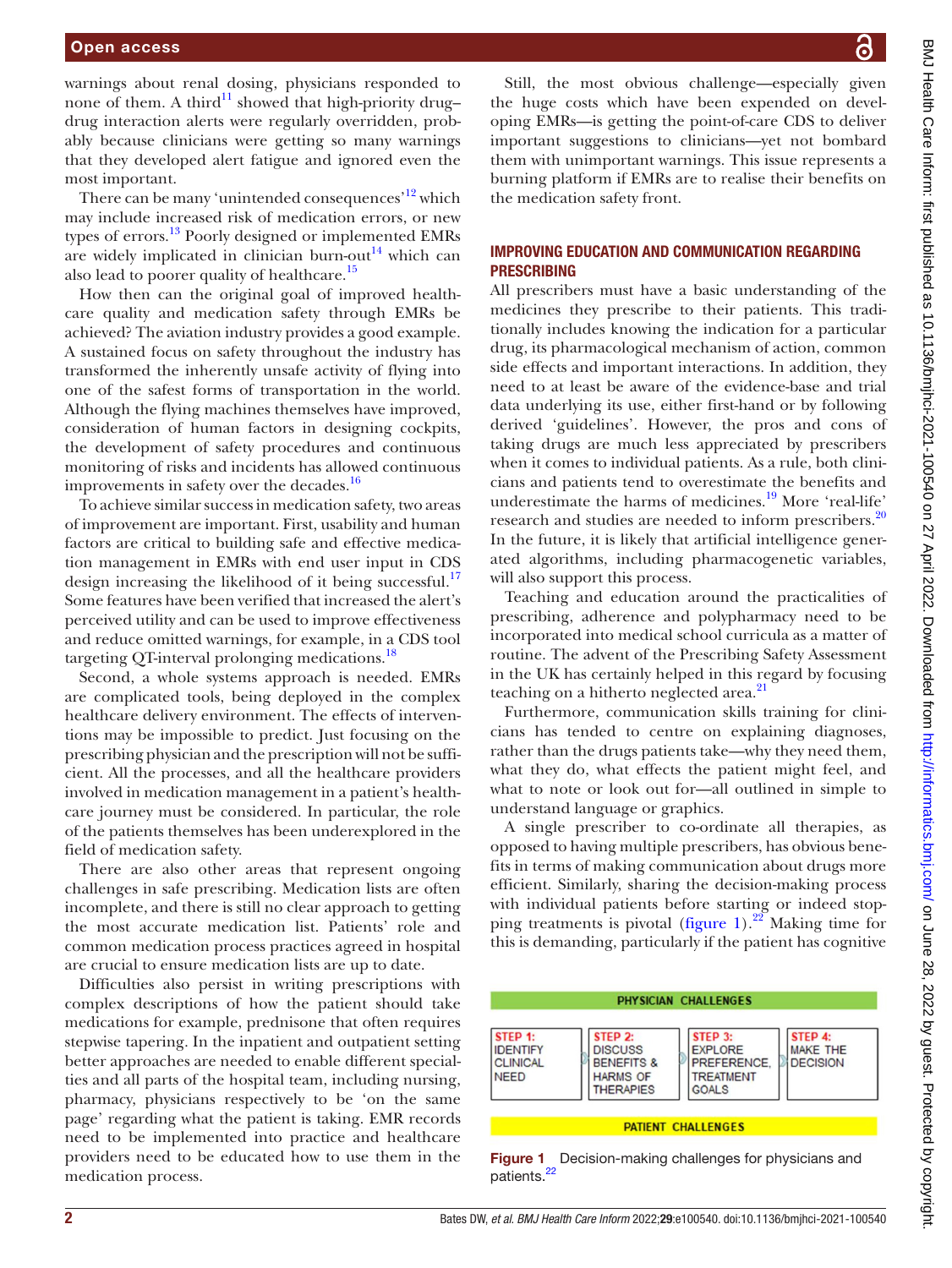Open access

impairment or learning difficulties and the clinician has a finite consultation period. Agreeing on the 'goal of treatment' also presents a substantial hurdle: should the emphasis be primarily on longevity or on comfort and symptom control only? Finally, education on geriatric pharmacotherapy is needed to improve prescribing on geriatric patients.

Empowering patients by educating them about the medications they take is also a crucial element of ensuring maximal adherence. $^{23}$  Even basic steps such as encouraging patients themselves to keep an up-to-date list of their medications (prescribed, over the counter and herbal remedies) has evident advantages, especially during the transition between primary and secondary healthcare or vice versa.

As the coordination of patients' medication is often missing, explaining to patients how to monitor the effects of pharmacotherapy and identify potential risk is important.

The act of medicines reconciliation with pharmacist input is in itself an informative exercise. Many health IT tools such as integrated electronic prescribing platforms, and apps on mobile devices help to improve communication about drug prescribing and adherence to medication, respectively.<sup>24</sup> Most apps are based around 'reminder technology', although more sophisticated ones that help patients with their drugs list are becoming available. In this regard, the utilisation of dosette boxes and medication administration records for those with dementia and in care settings provides an excellent support tool.

Finally, regular review of medication lists is mandatory to safeguard against polypharmacy and maintaining the focus on the goals of therapy. Again, time and training to do this as well as building it into routine clinical practice is an increasing necessity.

#### IMPROVING ADHERENCE TO MEDICATION

Non-adherence to disease-modifying medications is an avoidable cause of emergency department (ED) visits and hospitalisations. The prevalence of non-adherence varies by condition and study<sup>24–29</sup> from 40% to 60% in chronic obstructive pulmonary disease,  $24\frac{25}{5}$  26% to 65% in myocardial infarction<sup>[26–28](#page-3-22)</sup> and up to 93% in heart failure. $29$  The estimated risk of ED visits and hospitalisations associated with non-adherence varies from 45% to  $85\%$ <sup>[30–32](#page-3-24)</sup> and may be higher in patients with heart failure—a twofold increase in the risk of hospitalisation or death when adherence to disease-modifying medication is less than  $80\%$ .<sup>[33](#page-3-25)</sup>

Previous studies reveal three primary reasons for medication non-adherence $34-38$ :

- ► Cost.
- ► Fear of or experience with adverse medication effects.
- ► Ambivalence, or lack of perceived need or relevance to the patient.

Depression, other psychiatric problems and cognitive impairment also contribute to non-adherence  $35\frac{37\frac{38}{37}}{38}$  as do polypharmacy and complex drug regimens.<sup>3739</sup>

Social support and a collaborative trusting relationship with the healthcare team increase adherence.

Systematic reviews of adherence interventions illustrate the wide variability in interventions evaluated and populations, conditions and medications targeted.<sup>24 40–43</sup> Almost all targeted single groups of drugs demonstrated modest effect sizes at best and only a minority improved clinical outcomes. Moreover, while most adherence interventions are multifaceted, they typically combine generic medication information with simplistic behavioural strategies (eg, reminders, pill organisers). $2440-43$  The Information-Motivation-Behavioural Skills model provides a comprehensive theoretical framework for designing adherence interventions, bringing together key aspects of behaviour change theories to target and improve adherence. Interventions that incorporate self-determination theory<sup>38</sup><sup>44</sup> and motivational interviewing<sup>45–47</sup> to directly target intrinsic motivation, confidence and autonomy have proven efficacy in smoking cessation,<sup>48</sup> weight loss<sup>[44](#page-4-2)</sup> and medication adherence.<sup>49</sup> However, such interventions to change behaviour have not been extensively implemented due to resource intensity, inadequate health professional training and lack of reimbursement models to support implementation.<sup>40 41</sup>

Mobile technologies have emerged as popular and potentially powerful tools to provide individualised support to change health behaviours.<sup>50</sup> In 2019, 53% of older adults in the USA owned a smartphone.<sup>[51](#page-4-5)</sup> This creates a new opportunity to assess how well mobile apps can improve health behaviours and outcomes among older adults. Although there are more than 700 medication management apps, most have not been evaluated,<sup>5253</sup> and none have exploited the potential of this medium, limiting features to maintaining a medication list (by manual entry), pill reminders and refill requests.<sup>52 54-57</sup>

Hybrid interventions that combine mobile apps with monitoring and triage to the health team based on patient need can empower and motivate patients and caregivers via tools that help identify and address ambivalence, promote adaptive problem solving and provide quicker access to the health team to address knowledge gaps. Systematic reviews of web-based and hybrid interventions show that they increase patient empowerment, motivation, medication self-efficacy, [58–61](#page-4-7) and in some cases patient outcomes. $60-64$  To date, hybrid interventions have not been used to improve medication adherence.<sup>59 61-63</sup>

#### **CONCLUSION**

Better integrated digital and IT systems, improved education on prescribing for prescribers, and greater patientcentred care that empowers patients to take control of their medications are all vital to safer and more effective prescribing. Future research should leverage the considerable investment made by many countries in advancing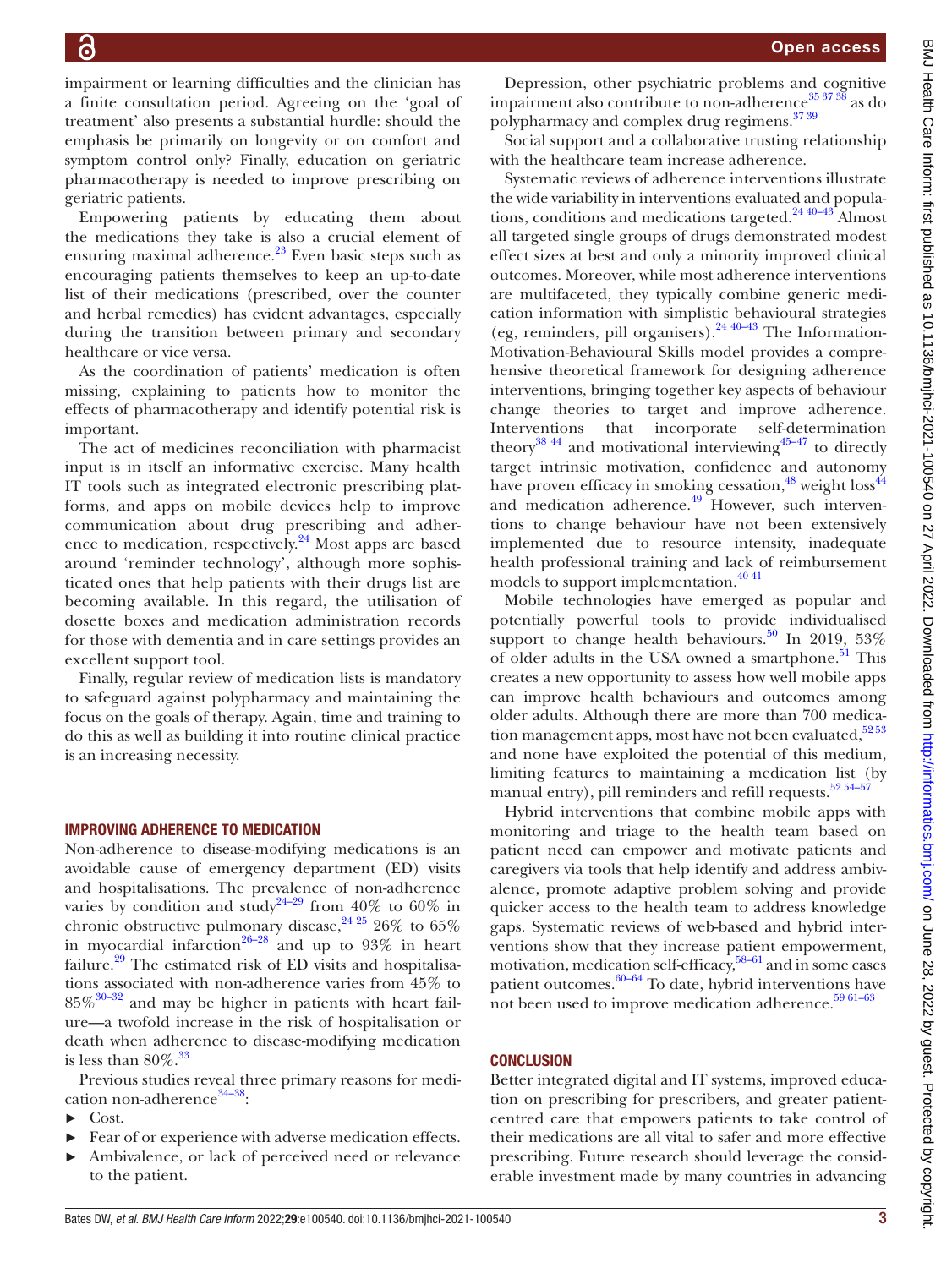digital healthcare infrastructures and develop and evaluate multifaceted hybrid interventions to reduce avoidable adverse events and improve adherence.

Funding The roundtable discussion was supported by an unrestricted educational grant by BD.

Competing interests DWB grants and personal fees from EarlySense, personal fees from CDI Negev, equity from ValeraHealth, equity from Clew, equity from MDClone, personal fees and equity from AESOP, personal fees and equity from Feelbetter, and grants from IBM Watson Health, outside the submitted work. H-YC None to declare. NTC None to declare. RKJ ECRI (ISMP is an affiliate of ECRI) has a non-binding agreement with AESOPFAM None to declare. RT None to declare.

Patient consent for publication Not applicable.

Provenance and peer review Commissioned; externally peer reviewed.

Data availability statement No data are available. Not applicable.

Open access This is an open access article distributed in accordance with the Creative Commons Attribution Non Commercial (CC BY-NC 4.0) license, which permits others to distribute, remix, adapt, build upon this work non-commercially, and license their derivative works on different terms, provided the original work is properly cited, appropriate credit is given, any changes made indicated, and the use is non-commercial. See: [http://creativecommons.org/licenses/by-nc/4.0/.](http://creativecommons.org/licenses/by-nc/4.0/)

#### ORCID iD

Yu-Chuan Li<http://orcid.org/0000-0001-6497-4232>

#### REFERENCES

- <span id="page-3-0"></span>1 Dornan T, Ashcroft DM, Heathfield H. An in-depth investigation into causes of prescribing errors by Foundation trainees in relation to their medical education. EQUIP study. final report, 2009. Available: [https://www.gmc-uk.org//media/documents/FINAL\\_Report\\_](https://www.gmc-uk.org//media/documents/FINAL_Report_prevalence_and_causes_of_prescribing_errors.pdf_28935150.pdf) [prevalence\\_and\\_causes\\_of\\_prescribing\\_errors.pdf\\_28935150.pdf](https://www.gmc-uk.org//media/documents/FINAL_Report_prevalence_and_causes_of_prescribing_errors.pdf_28935150.pdf)
- <span id="page-3-1"></span>2 Krotki K, Henripin J. Baby boom, 2013. Available: [https://www.thec](https://www.thecanadianencyclopedia.ca/en/article/baby-boom) [anadianencyclopedia.ca/en/article/baby-boom](https://www.thecanadianencyclopedia.ca/en/article/baby-boom) [Accessed 8 Nov 2021].
- <span id="page-3-2"></span>3 Slawomirski L, Auraaen A, Klazinga N. *The economics of patient safety: strengthening a value-based approach to reducing patient harm at national level*. OECD Health Working Papers, 2017.
- 4 Call to Action. *Preventable health care harm is a public health crisis and patient safety requires a coordinated public health response*. Boston, MA: National Patient Safety Foundation, 2017.
- <span id="page-3-3"></span>5 Berner ES, Detmer DE, Simborg D. Will the wave finally break? a brief view of the adoption of electronic medical records in the United States. *[J Am Med Inform Assoc](http://dx.doi.org/10.1197/jamia.M1664)* 2005;12:3–7.
- <span id="page-3-4"></span>6 Bates DW, Teich JM, Lee J, *et al*. The impact of computerized physician order entry on medication error prevention. *[J Am Med](http://dx.doi.org/10.1136/jamia.1999.00660313)  [Inform Assoc](http://dx.doi.org/10.1136/jamia.1999.00660313)* 1999;6:313–21.
- 7 Kaushal R, Shojania KG, Bates DW. Effects of computerized physician order entry and clinical decision support systems on medication safety: a systematic review. *[Arch Intern Med](http://dx.doi.org/10.1001/archinte.163.12.1409)* 2003;163:1409.
- <span id="page-3-5"></span>8 Goundrey-Smith SJ. Technologies that transform: digital solutions for optimising medicines use in the NHS. *[BMJ Health Care Inform](http://dx.doi.org/10.1136/bmjhci-2019-100016)* 2019;26:e100016.
- <span id="page-3-6"></span>9 Wright A, Aaron S, Seger DL, *et al*. Reduced effectiveness of Interruptive drug-drug interaction alerts after conversion to a commercial electronic health record. *[J Gen Intern Med](http://dx.doi.org/10.1007/s11606-018-4415-9)* 2018;33:1868–76.
- <span id="page-3-7"></span>10 Shah SN, Amato MG, Garlo KG, *et al*. Renal medication-related clinical decision support (CDS) alerts and overrides in the inpatient setting following implementation of a commercial electronic health record: implications for designing more effective alerts. *[J Am Med](http://dx.doi.org/10.1093/jamia/ocaa222)  [Inform Assoc](http://dx.doi.org/10.1093/jamia/ocaa222)* 2021;28:1081–7.
- <span id="page-3-8"></span>11 Edrees H, Amato MG, Wong A, *et al*. High-priority drug-drug interaction clinical decision support overrides in a newly implemented commercial computerized provider order-entry system: override appropriateness and adverse drug events. *[J Am Med Inform](http://dx.doi.org/10.1093/jamia/ocaa034)  [Assoc](http://dx.doi.org/10.1093/jamia/ocaa034)* 2020;27:893–900.
- <span id="page-3-9"></span>12 Ash JS, Sittig DF, Poon EG, *et al*. The extent and importance of unintended consequences related to computerized provider order entry. *[J Am Med Inform Assoc](http://dx.doi.org/10.1197/jamia.M2373)* 2007;14:415–23.
- <span id="page-3-10"></span>13 Koppel R, Metlay JP, Cohen A, *et al*. Role of computerized physician order entry systems in facilitating medication errors. *[JAMA](http://dx.doi.org/10.1001/jama.293.10.1197)* 2005;293:1197–203.
- <span id="page-3-11"></span>14 Melnick ER, Harry E, Sinsky CA, *et al*. Perceived electronic health record usability as a predictor of task load and burnout among US physicians: mediation analysis. *[J Med Internet Res](http://dx.doi.org/10.2196/23382)* 2020;22:e23382.
- <span id="page-3-12"></span>15 Salyers MP, Bonfils KA, Luther L, *et al*. The relationship between professional burnout and quality and safety in healthcare: a metaanalysis. *[J Gen Intern Med](http://dx.doi.org/10.1007/s11606-016-3886-9)* 2017;32:475–82.
- <span id="page-3-13"></span>16 Allianz global corporate and specialty. global aviation safety study: a review of 60 years of improvement in aviation safety, 2014. Available: [https://www.agcs.allianz.com/content/dam/onemarketing/agcs/agcs/](https://www.agcs.allianz.com/content/dam/onemarketing/agcs/agcs/reports/AGCS-Global-Aviation-Safety-2014-report.pdf) [reports/AGCS-Global-Aviation-Safety-2014-report.pdf](https://www.agcs.allianz.com/content/dam/onemarketing/agcs/agcs/reports/AGCS-Global-Aviation-Safety-2014-report.pdf)
- <span id="page-3-14"></span>17 Trinkley KE, Blakeslee WW, Matlock DD, *et al*. Clinician preferences for computerised clinical decision support for medications in primary care: a focus group study. *[BMJ Health Care Inform](http://dx.doi.org/10.1136/bmjhci-2019-000015)* 2019;26:e000015.
- <span id="page-3-15"></span>18 Chernoby K, Lucey MF, Hartner CL, *et al*. Impact of a clinical decision support tool targeting QT-prolonging medications. *[Am J](http://dx.doi.org/10.1093/ajhp/zxaa269)  [Health Syst Pharm](http://dx.doi.org/10.1093/ajhp/zxaa269)* 2020;77:S111–7.
- <span id="page-3-16"></span>19 Yang F, Wittes J, Pitt B. Beware of on-treatment safety analyses. *[Clin](http://dx.doi.org/10.1177/1740774518812774)  [Trials](http://dx.doi.org/10.1177/1740774518812774)* 2019;16:63–70.
- <span id="page-3-17"></span>20 Krauss A. Why all randomised controlled trials produce biased results. *[Ann Med](http://dx.doi.org/10.1080/07853890.2018.1453233)* 2018;50:312–22.
- <span id="page-3-19"></span><span id="page-3-18"></span>PSA. Available: <https://prescribingsafetyassessment.ac.uk/> 22 Jansen J, Naganathan V, Carter SM, *et al*. Too much medicine in
- older people? deprescribing through shared decision making. *[BMJ](http://dx.doi.org/10.1136/bmj.i2893)* 2016;353:i2893.
- <span id="page-3-20"></span>23 Comín-Colet J, Enjuanes C, Verdú-Rotellar JM, *et al*. Impact on clinical events and healthcare costs of adding telemedicine to multidisciplinary disease management programmes for heart failure: results of a randomized controlled trial. *[J Telemed Telecare](http://dx.doi.org/10.1177/1357633X15600583)* 2016;22:282–95.
- <span id="page-3-21"></span>24 Nieuwlaat R, Wilczynski N, Navarro T, *et al*. Interventions for enhancing medication adherence. *[Cochrane Database Syst Rev](http://dx.doi.org/10.1002/14651858.CD000011.pub4)* 2014;11:Cd000011.
- 25 Restrepo RD, Alvarez MT, Wittnebel LD, *et al*. Medication adherence issues in patients treated for COPD. *[Int J Chron Obstruct Pulmon Dis](http://dx.doi.org/10.2147/copd.s3036)* 2008;3:371–84.
- <span id="page-3-22"></span>26 Bryant J, McDonald VM, Boyes A, *et al*. Improving medication adherence in chronic obstructive pulmonary disease: a systematic review. *[Respir Res](http://dx.doi.org/10.1186/1465-9921-14-109)* 2013;14:109.
- 27 Tuppin P, Neumann A, Danchin N, *et al*. Evidence-based pharmacotherapy after myocardial infarction in France: adherenceassociated factors and relationship with 30-month mortality and rehospitalization. *[Arch Cardiovasc Dis](http://dx.doi.org/10.1016/j.acvd.2010.05.003)* 2010;103:363–75.
- 28 Jackevicius CA, Li P, Tu JV. Prevalence, predictors, and outcomes of primary nonadherence after acute myocardial infarction. *[Circulation](http://dx.doi.org/10.1161/CIRCULATIONAHA.107.706820)* 2008;117:1028–36.
- <span id="page-3-23"></span>29 Choudhry NK, Setoguchi S, Levin R, *et al*. Trends in adherence to secondary prevention medications in elderly post-myocardial infarction patients. *[Pharmacoepidemiol Drug Saf](http://dx.doi.org/10.1002/pds.1671)* 2008;17:1189–96.
- <span id="page-3-24"></span>30 Wu J-R, Moser DK, Lennie TA, *et al*. Medication adherence in patients who have heart failure: a review of the literature. *[Nurs Clin](http://dx.doi.org/10.1016/j.cnur.2007.10.006)  [North Am](http://dx.doi.org/10.1016/j.cnur.2007.10.006)* 2008;43:133–53.
- 31 Shin S, Song H, Oh S-K, *et al*. Effect of antihypertensive medication adherence on hospitalization for cardiovascular disease and mortality in hypertensive patients. *[Hypertens Res](http://dx.doi.org/10.1038/hr.2013.85)* 2013;36:1000–5.
- 32 Yang B, Pace P, Banahan B. Medication nonadherence and the risks of hospitalization, emergency department visits, and death among Medicare Part D enrollees with diabetes. *Patient Care* 2009;21.
- <span id="page-3-25"></span>33 Ho PM, Magid DJ, Shetterly SM, *et al*. Medication nonadherence is associated with a broad range of adverse outcomes in patients with coronary artery disease. *[Am Heart J](http://dx.doi.org/10.1016/j.ahj.2007.12.011)* 2008;155:772–9.
- <span id="page-3-26"></span>34 Fitzgerald AA, Powers JD, Ho PM, *et al*. Impact of medication nonadherence on hospitalizations and mortality in heart failure. *[J](http://dx.doi.org/10.1016/j.cardfail.2011.04.011)  [Card Fail](http://dx.doi.org/10.1016/j.cardfail.2011.04.011)* 2011;17:664–9.
- <span id="page-3-27"></span>35 Gadkari AS, McHorney CA. Medication nonfulfillment rates and reasons: narrative systematic review. *[Curr Med Res Opin](http://dx.doi.org/10.1185/03007990903550586)* 2010;26:683–705.
- 36 Kennedy J, Tuleu I, Mackay K. Unfilled prescriptions of Medicare beneficiaries: prevalence, reasons, and types of medicines prescribed. *[J Manag Care Pharm](http://dx.doi.org/10.18553/jmcp.2008.14.6.553)* 2008;14:553–60.
- <span id="page-3-28"></span>37 McHorney CA, Spain CV. Frequency of and reasons for medication non-fulfillment and non-persistence among American adults with chronic disease in 2008. *[Health Expect](http://dx.doi.org/10.1111/j.1369-7625.2010.00619.x)* 2011;14:307–20.
- <span id="page-3-29"></span>38 Gellad WF, Grenard JL, Marcum ZA. A systematic review of barriers to medication adherence in the elderly: looking beyond cost and regimen complexity. *[Am J Geriatr Pharmacother](http://dx.doi.org/10.1016/j.amjopharm.2011.02.004)* 2011;9:11–23.
- 39 DiMatteo MR, Haskard-Zolnierek KB, Martin LR. Improving patient adherence: a three-factor model to guide practice. *[Health Psychol](http://dx.doi.org/10.1080/17437199.2010.537592)  [Rev](http://dx.doi.org/10.1080/17437199.2010.537592)* 2012;6:74–91.
- <span id="page-3-30"></span>40 Vik SA, Maxwell CJ, Hogan DB. Measurement, correlates, and health outcomes of medication adherence among seniors. *[Ann](http://dx.doi.org/10.1345/aph.1D252)  [Pharmacother](http://dx.doi.org/10.1345/aph.1D252)* 2004;38:303–12.